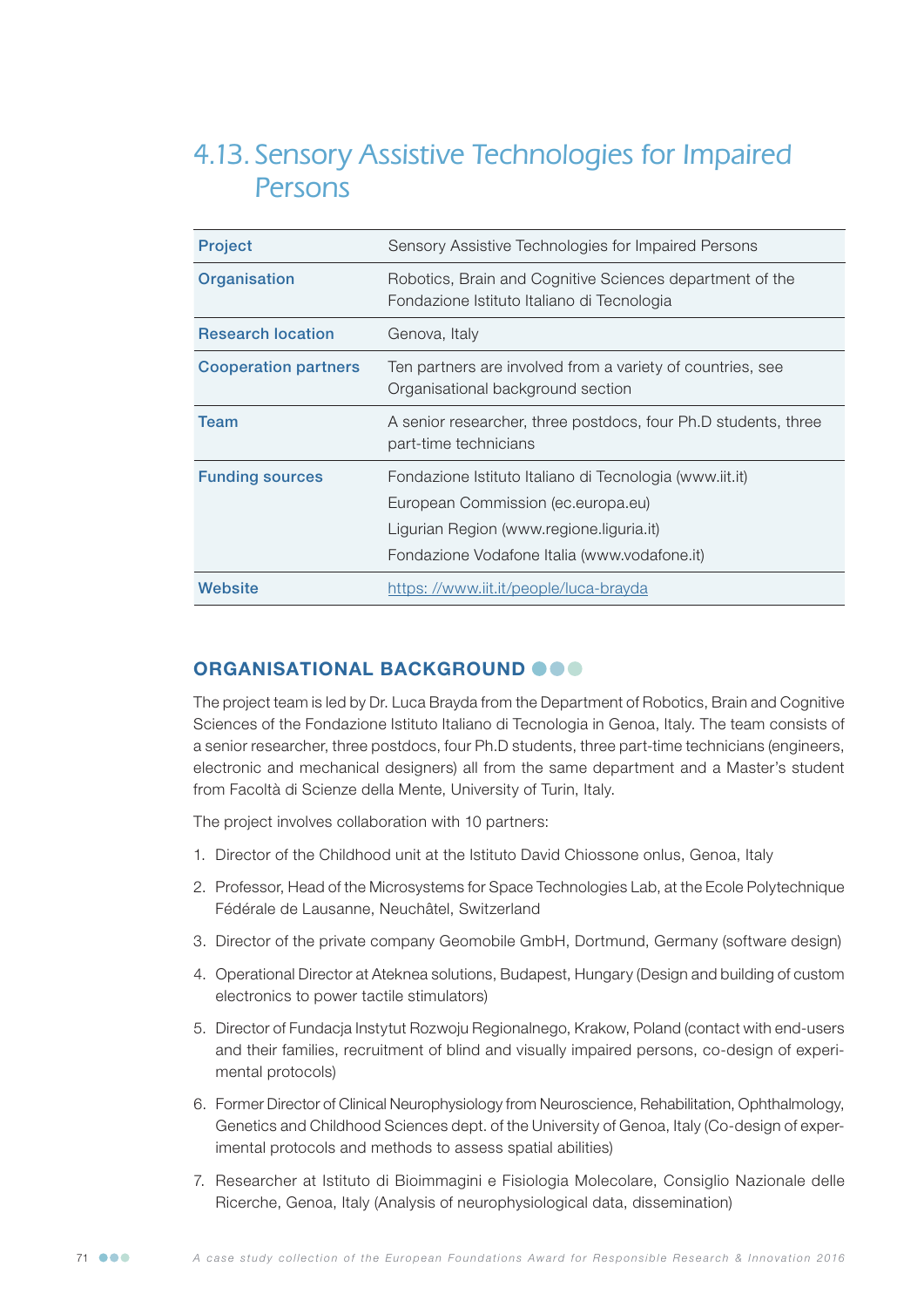- 8. Researcher from Dipartimento di Ingegneria dell'Informazione, University of Padua, Italy (Co-design of experimental protocols for sonification of virtual objects)
- 9. Engineer at Linear Srl, Genoa, Italy (contact with hearing impaired persons, building and testing of hearing aids)
- 10.Professor from Department of Naval, Electrical, Electronic and Telecommunications Engineering of the University of Genoa, Italy (Design of sound-filtering algorithms for GLASSENSE)

#### **FUNDING OOO**

The [BlindPAD](http://www.blindpad.eu) project was funded by the European Commission under the FP7 programme.

The TActile MOuse project was funded by Fondazione Istituto Italiano di Tecnologia and co-funded by Fondazione Vodafone Italia under the Digital For Social funding programme.

The Glassense project was funded by the Ligurian Region (Italy) under the five-year development funding programme.

#### PROBLEM BEING ADDRESSED @@@

The goal of the research project is to narrow the gap between people with disabilities in society and access to environmental information. This goal is addressed in two steps: first the focus is on understanding the best ways to exploit the residual sensory abilities of impaired individuals; second, these abilities are enhanced by building and field-testing three novel sensory assistive aids. The specific targets are on visual and acoustic impairments. Digital content is being increasingly conveyed visually, which is a serious issue for people with vision loss. Therefore the study is about ways of translating visual information into tactile content through the phenomenon of sensory substitution. The team is developing multiple prototypes: the BLINDPAD, a tactile tablet, and the TAMO, a tactile mouse for blind people. These products are meant to support the acquisition of digital content, mathematics and maps. Another product is the GLASSENSE, a novel pair of intelligent glasses, which is an aid intended to complement hearing prostheses. The prototypes are being validated in a rehabilitation setup with target groups. These products will aid understanding of how the brains of sensory-impaired individuals can effectively acquire spatial information from residual sensory channels.

#### RESEARCH DESIGN AND SOLUTION OOO

The research team is investigating how sensory-deprived people compensate for missing sensory channels by vicarious modalities. In the case of visual impairment, the research addresses new ways of exploiting the sense of touch to help blind and visually impaired persons to learn scientific content, access digital information and navigate in unknown environments. In the case of hearing impairment, the research approach is based on novel ways of presenting sound to hearing-impaired persons and increasing their spatial awareness. The ultimate goal is to build low-cost solutions to narrow the digital divide, therefore increasing social inclusion.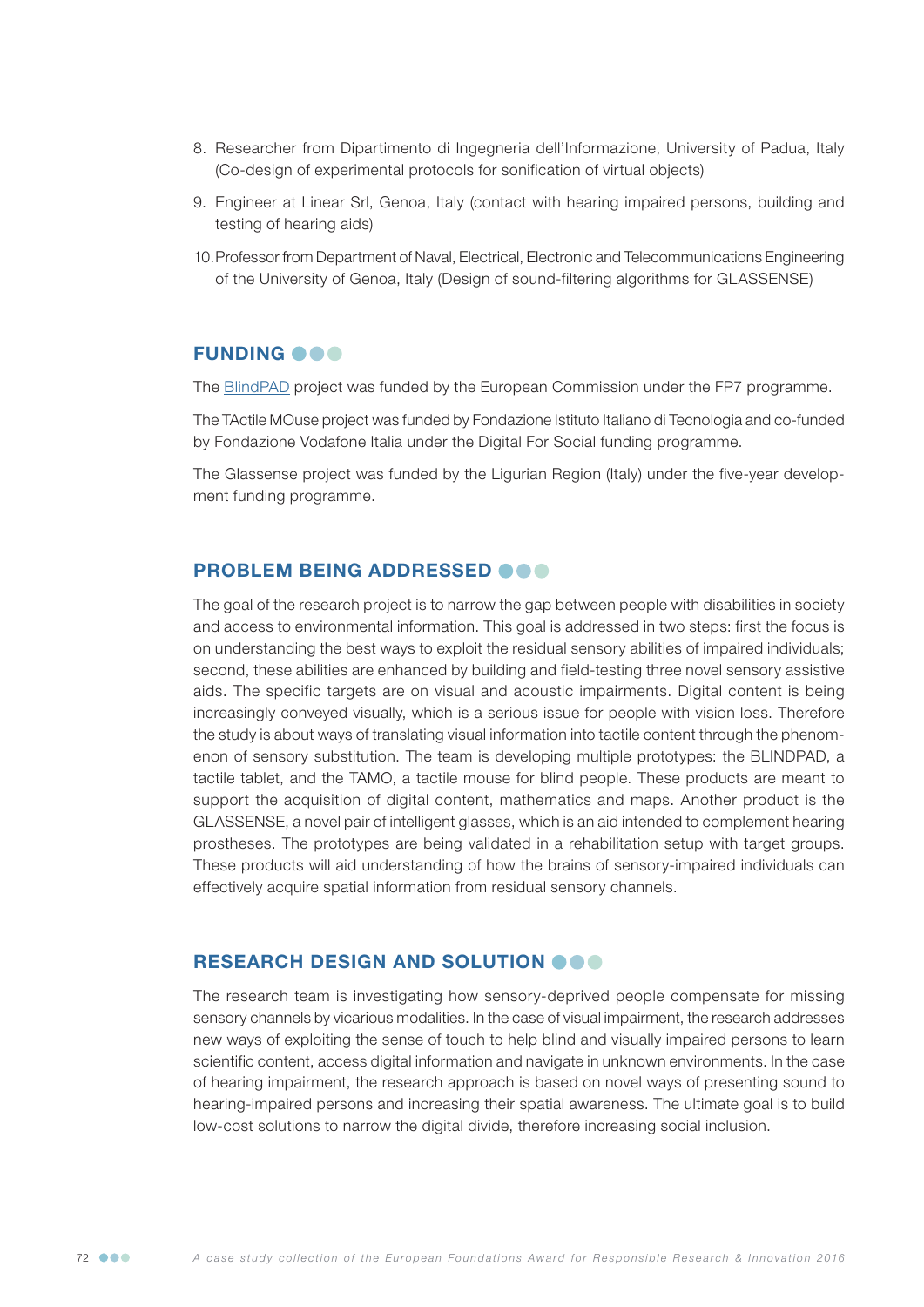



*The GLASSENSE, the 'acoustic lens' for people with hearing impairment*



*Concept and prototype of BLINDPAD (Personal Assistive Device for BLIND and visually impaired people)*



*The TActile Mouse for blind people*

## GRAND CHALLENGE BEING ADDRESSED @@@

By improving access to digital and environmental information, the research empowers disabled persons by offering them new possibilities. The main societal challenge is to reduce unemployment among individuals with visual and hearing impairments by improving their communication abilities, their mobility and their overall quality of life. European countries and their welfare and educational systems have divergent ways of rehabilitating visual loss, none of which are pushing towards technologies enabling independence and self-rehabilitation. This divergence is mainly due to the lack of accessible technologies, not to the lack of capacity among disabled people: the brain can adapt to new sensory conditions but this cannot occur when information is not accessible. For example, tactile maps and diagrams are bulky, expensive and not tailored to user needs. The use of the internet without sight is very difficult. For people with impairments, social exclusion results from the consequent lack of communication and mobility. Expensive hearing aids worsen the brain's ability to discriminate speech in noisy environments and there is still no solution to the further deterioration in the socialisation capabilities of both young and older people.

Although the present research helps to train the brain in alternative ways, the technologies are not prostheses, but non-invasive assistive tools. These are seen as useful tools or serious games, not as therapies. The research team is specifically targeting social communication based on the tactile tablet and a tactile mouse, which can be used with millions of web pages and social network profiles. For visually impaired persons, independent access to digital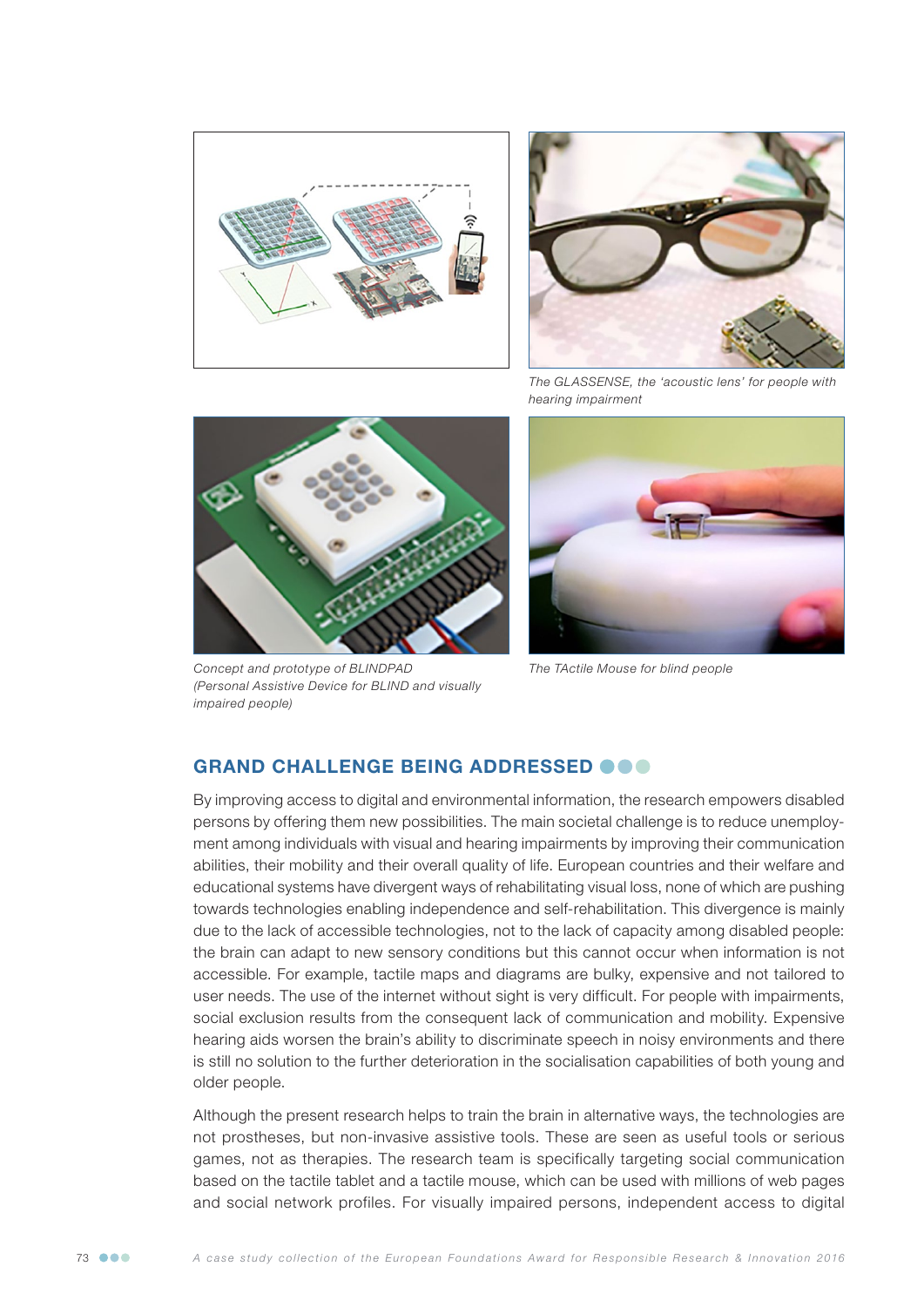information is crucial during childhood (when developing logical-mathematical knowledge), at developmental age (the internet is pervasive in communications between young people) and during adulthood (visual impairment correlates with high unemployment rates). When hearing impairment occurs, the products can help the brain to process speech in crowded environments, thereby preventing social isolation. Disabled persons who are more communicative, less isolated and more active will dramatically reduce welfare costs.

#### RESPONSIBLE RESEARCH AND INNOVATION **@@@**

The researchers have developed strong links with societal actors, i.e. rehabilitation practitioners, teachers and families of end users. The assessment of the Tactile Mouse and the prototypes of BlindPAD have been monitored by stakeholders and policymakers (e.g. Institute Chiossone Onlus and Fundacja Instytut Rozwoju Regionalnego for blind subjects). The prototypes were tested using serious games that were co-designed and validated by school educators and rehabilitation practitioners. Based on the interaction with these stakeholders, the team was able to develop experimental protocols and share these between partners through a cloud-based platform. The results were disseminated to citizens throughout society in exhibitions centred on disability and the technologies were shared and developed with industrial partners that can exploit them in their product portfolios. There were contacts with these user groups and stakeholders throughout the project and during testing of the products.

The team involved three groups: children aged 6-12 years, young people aged 13-18 and adults aged over 18. The three groups were addressed with specific serious games, each designed and targeted to suit their age, spatial abilities and previous training. People with mild or no disabilities were recruited as control groups. The whole sample is replicated in two European countries: the research is multi-centric, with multiple European rehabilitation institutes contributing their different practices. This leads to considerable mutual enrichment, which is unique in the research context and very rarely done in clinical settings. The team shares research goals, experimental setups and findings with rehabilitation institutes for visually impaired people, experts in hearing impairment and centres building hearing aids. Rehabilitation practitioners co-create inclusion criteria, are constantly present during experiments and offer clinical perspectives. Based on the findings, the team has developed assistive aids with hardware and software companies which will help to make the products marketable in future.

Alongside scientific partners, the team included four main stakeholders: target groups, their families, rehabilitation centres and schools. Dissemination at exhibitions dedicated to sensory impairment ensures continuous feedback from potential future customers, thereby reducing risks.

The novel ways of stimulating the senses of touch and hearing of disabled people, as well as the three novel products, were unknown to traditional practitioners. Regular communication and meetings convinced practitioners to go beyond daily procedures and not only to try out the new techniques, but to actively participate in evaluating them. Although scientists and rehabilitation practitioners seem to speak different languages, what motivated the joint effort is the common goal shared by the research team and stakeholders which is to improve the quality of life of people with sensory losses.

The project methodology is to offer tools that do not replace but complement rehabilitation practices, which are not altered. The research is therefore synergistic with rehabilitation and represents a bottom-up process: experimental data and feedback from target groups are used to improve the type and amount of stimulation provided by the devices. The devices are turning out to be easily accepted: this is crucial, since assistive aids frequently fail to elicit interest among